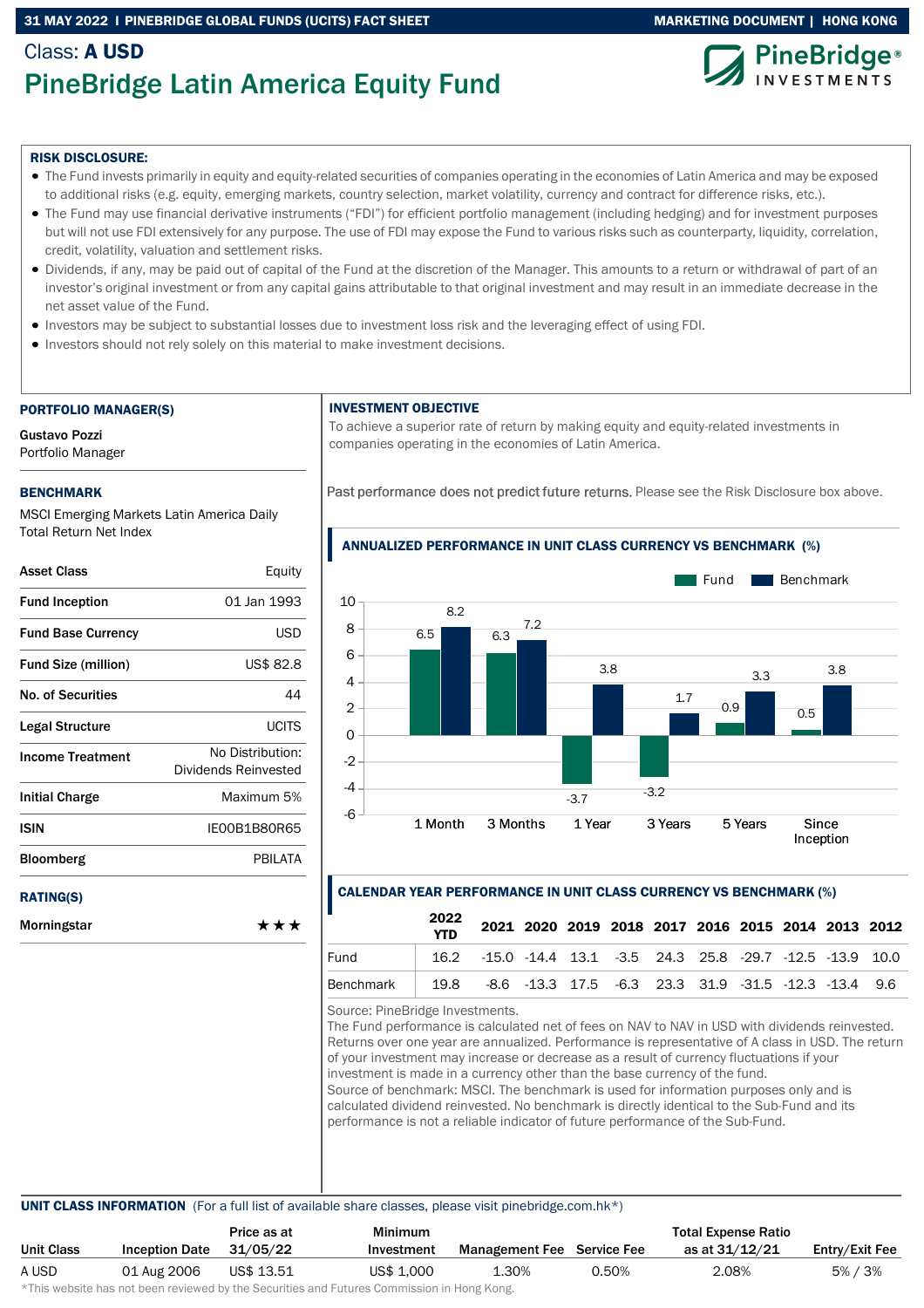# Class: A USD PineBridge Latin America Equity Fund

# SECTOR BREAKDOWN (%)

|                               | <b>FUND</b> | <b>BENCHMARK</b> |
|-------------------------------|-------------|------------------|
| <b>Financials</b>             | 24.5        | 24.8             |
| <b>Materials</b>              | 22.3        | 24.3             |
| <b>Consumer Staples</b>       | 13.5        | 14.0             |
| Energy                        | 10.3        | 12.1             |
| Industrials                   | 8.3         | 6.6              |
| Utilities                     | 5.9         | 4.3              |
| <b>Communication Services</b> | 5.3         | 7.8              |
| <b>Consumer Discretionary</b> | 4.8         | 3.1              |
| Other                         | 3.3         | 3.0              |
| Cash                          | 17          | 0.0              |

# GEOGRAPHICAL BREAKDOWN (%)

|            | <b>FUND</b> | <b>BENCHMARK</b> |
|------------|-------------|------------------|
| Brazil     | 61.5        | 62.7             |
| Mexico     | 24.5        | 25.8             |
| Chile      | 4.5         | 6.2              |
| Colombia   | 2.6         | 2.6              |
| Argentina  | 2.0         | 0.0              |
| Peru       | 1.8         | 2.7              |
| Luxembourg | 1.3         | 0.0              |
| Cash       | 1.7         | 0.0              |

# FUND ANALYSIS

|                        | <b>3 YEARS</b> |
|------------------------|----------------|
| Information Ratio      | $-1.4$         |
| <b>Sharpe Ratio</b>    | $-0.1$         |
| Alpha $(%)$            | $-4.9$         |
| Tracking Error (%)     | 3.3            |
| Standard Deviation (%) | 33.1           |
| Beta                   | 1.0            |
| R Squared (%)          | 99.1           |

# PORTFOLIO CHARACTERISTICS

| Wtd Avg Mkt Cap US\$ million | 28,586.1 |
|------------------------------|----------|
| P/E Ratio                    | 8.3      |
| P/B Ratio                    | 1.8      |
| <b>ROE</b> (%)               | 26.6     |
| Debt to Equity Ratio         | 1.00     |

## TOP TEN HOLDINGS (%)

|                                          | <b>FUND</b> |
|------------------------------------------|-------------|
| Vale S.A.                                | 8.5         |
| Itau Unibanco Holding S.A.               | 8.3         |
| Petroleo Brasileiro SA                   | 7.9         |
| America Movil SAB de CV                  | 5.3         |
| Centrais Eletricas Brasileiras SA        | 4.6         |
| Banco Bradesco S.A.                      | 3.8         |
| Gerdau S.A.                              | 3.7         |
| Grupo Financiero Banorte, S.A.B. de C.V. | 3.3         |
| Grupo Mexico S.A.B. de C.V.              | 3.3         |
| Wal-Mart de Mexico SAB de CV             | 3.1         |

#### **GLOSSARY**

Alpha: Measures the relative performance generated by the fund compared to the benchmark. An alpha of 1.0 indicates that the fund has outperformed its benchmark by 1%, after adjusting for risk of the benchmark.

Beta: Reflects sensitivity of the fund's returns to that of benchmark returns. A beta of 1.05 suggests that the fund could perform 5% better than the benchmark in up market and 5% worse in down market, assuming all other factors remain constant.

Exit Fee: Fee charged to investors when they redeem unit from a fund.

Information Ratio: Measures the funds returns above the benchmark returns relative to the risk (volatility) of the excess returns. It is a measure that identifies the consistency of the manager to outperform the benchmark.

Initial Fee: Fee charged to investors when they purchase units in a fund.

Management Fee: Percentage of the fund's assets that unitholders pay annually as remuneration to the investment adviser for managing the fund.

R Squared: Reflects the proportion of fund performance explained by changes in the benchmark. A high R-squared indicates the fund's performance has been in line with the benchmark. A low R-squared indicates the fund's performance has not been in line with the benchmark.

Service Fee: Percentage of fund's assets that retail unitholders pay annually for distribution services.

Sharpe Ratio: Measure of the fund's risk adjusted performance calculated as the portfolio returns in excess of the risk-free rate, divided by the risk (volatility) i.e. the Standard Deviation. The higher the Sharpe Ratio the better the returns compared to the risk taken.

Total Expense Ratio (TER): Estimated percentage (annualized) of fund assets used to pay for management fees and operating expenses, including service fees (if any) incurred by the fund. Fund expenses are reflected in the NAV. When calculating the TER, PineBridge has used the amount of expenses that it has received or estimated in its capacity as the Fund's Manager. Please note that the expense ratio includes variable expenses that are based on a number of factors including fund size, transactions, and other expenses. No assurance can be given that the TER will be realized over any future given period.

Tracking Error: Reflects the degree of variability of fund returns in relation to the benchmark. The lower the number the closer the fund's historic performance is to the benchmark.